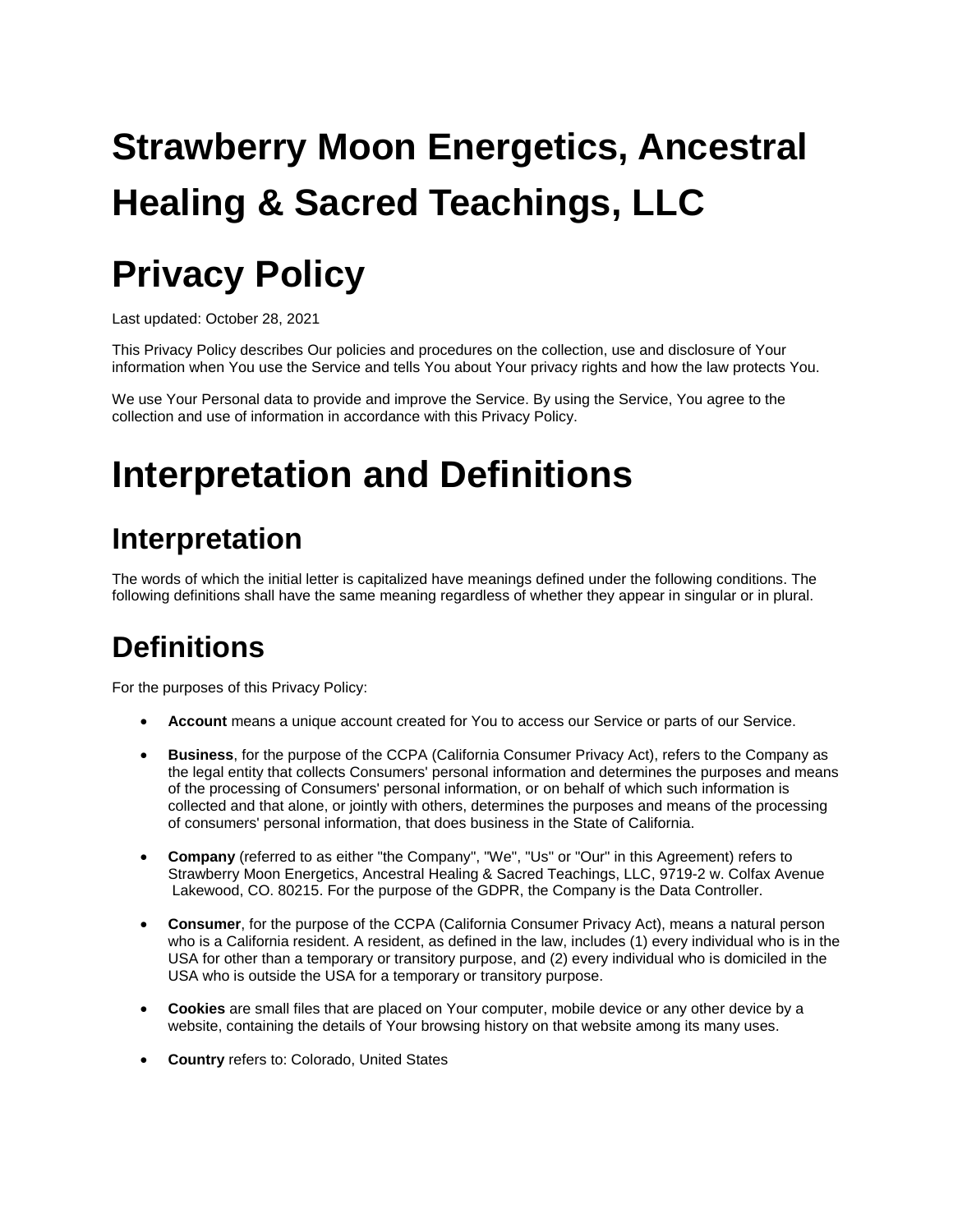- **Data Controller**, for the purposes of the GDPR (General Data Protection Regulation), refers to the Company as the legal person which alone or jointly with others determines the purposes and means of the processing of Personal Data.
- **Device** means any device that can access the Service such as a computer, a cellphone or a digital tablet.
- **Do Not Track** (DNT) is a concept that has been promoted by US regulatory authorities, in particular the U.S. Federal Trade Commission (FTC), for the Internet industry to develop and implement a mechanism for allowing internet users to control the tracking of their online activities across websites.
- **Personal Data** is any information that relates to an identified or identifiable individual.

For the purposes for GDPR, Personal Data means any information relating to You such as a name, an identification number, location data, online identifier or to one or more factors specific to the physical, physiological, genetic, mental, economic, cultural or social identity.

For the purposes of the CCPA, Personal Data means any information that identifies, relates to, describes or is capable of being associated with, or could reasonably be linked, directly or indirectly, with You.

- **Sale**, for the purpose of the CCPA (California Consumer Privacy Act), means selling, renting, releasing, disclosing, disseminating, making available, transferring, or otherwise communicating orally, in writing, or by electronic or other means, a Consumer's personal information to another business or a third party for monetary or other valuable consideration.
- **Service** refers to the Website.
- **Service Provider** means any natural or legal person who processes the data on behalf of the Company. It refers to third-party companies or individuals employed by the Company to facilitate the Service, to provide the Service on behalf of the Company, to perform services related to the Service or to assist the Company in analyzing how the Service is used. For the purpose of the GDPR, Service Providers are considered Data Processors.
- **Usage Data** refers to data collected automatically, either generated by the use of the Service or from the Service infrastructure itself (for example, the duration of a page visit).
- **Website** refers to Strawberry Moon Energetics, Ancestral Healing & Sacred Teachings, LLC, accessible from [StrawberryMoonEnergetics.com](https://www.soulblossom303.com/)
- **You** means the individual accessing or using the Service, or the company, or other legal entity on behalf of which such individual is accessing or using the Service, as applicable.

Under GDPR (General Data Protection Regulation), You can be referred to as the Data Subject or as the User as you are the individual using the Service.

## **Collecting and Using Your Personal Data**

### **Types of Data Collected**

#### **Personal Data**

While using Our Service, We may ask You to provide Us with certain personally identifiable information that can be used to contact or identify You. Personally identifiable information may include, but is not limited to: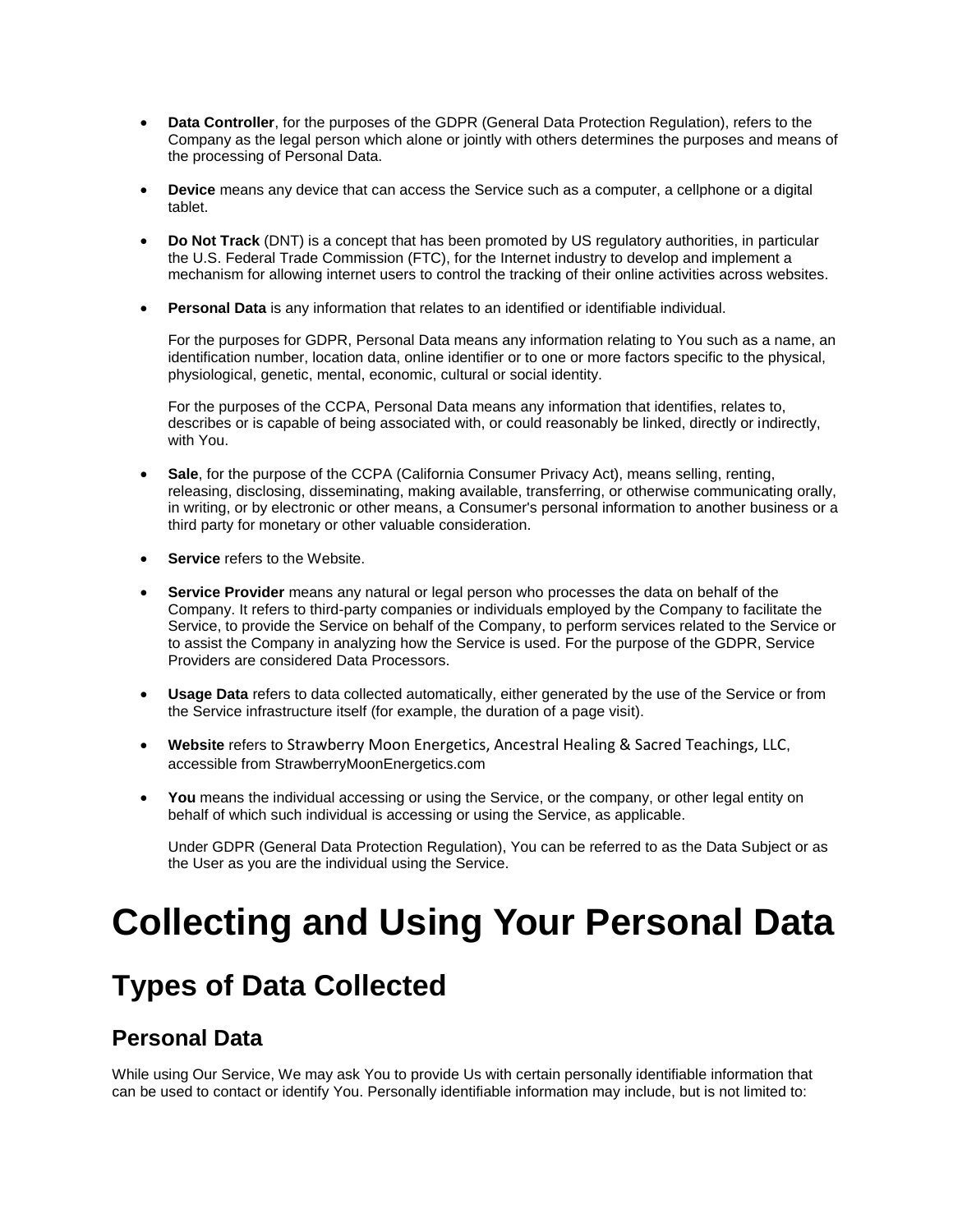- Email address
- First name and last name
- Phone number
- Address, State, Province, ZIP/Postal code, City
- Usage Data

### **Usage Data**

Usage Data is collected automatically when using the Service.

Usage Data may include information such as Your Device's Internet Protocol address (e.g. IP address), browser type, browser version, the pages of our Service that You visit, the time and date of Your visit, the time spent on those pages, unique device identifiers and other diagnostic data.

When You access the Service by or through a mobile device. We may collect certain information automatically, including, but not limited to, the type of mobile device You use, Your mobile device unique ID, the IP address of Your mobile device, Your mobile operating system, the type of mobile Internet browser You use, unique device identifiers and other diagnostic data.

We may also collect information that Your browser sends whenever You visit our Service or when You access the Service by or through a mobile device.

### **Tracking Technologies and Cookies**

We use Cookies and similar tracking technologies to track the activity on Our Service and store certain information. Tracking technologies used are beacons, tags, and scripts to collect and track information and to improve and analyze Our Service. The technologies We use may include:

- **Cookies or Browser Cookies.** A cookie is a small file placed on Your Device. You can instruct Your browser to refuse all Cookies or to indicate when a Cookie is being sent. However, if You do not accept Cookies, You may not be able to use some parts of our Service. Unless you have adjusted Your browser setting so that it will refuse Cookies, our Service may use Cookies.
- **Flash Cookies.** Certain features of our Service may use local stored objects (or Flash Cookies) to collect and store information about Your preferences or Your activity on our Service. Flash Cookies are not managed by the same browser settings as those used for Browser Cookies. For more information on how You can delete Flash Cookies, please read "Where can I change the settings for disabling, or deleting local shared objects?" available at

[https://helpx.adobe.com/flash-player/kb/disable-local-shared-objects](https://helpx.adobe.com/flash-player/kb/disable-local-shared-objects-flash.html#main_Where_can_I_change_the_settings_for_disabling__or_deleting_local_shared_objects_)[flash.html#main\\_Where\\_can\\_I\\_change\\_the\\_settings\\_for\\_disabling\\_\\_or\\_deleting\\_local\\_shared\\_object](https://helpx.adobe.com/flash-player/kb/disable-local-shared-objects-flash.html#main_Where_can_I_change_the_settings_for_disabling__or_deleting_local_shared_objects_)  $S_{-}$ 

 **Web Beacons.** Certain sections of our Service and our emails may contain small electronic files known as web beacons (also referred to as clear gifs, pixel tags, and single-pixel gifs) that permit the Company, for example, to count users who have visited those pages or opened an email and for other related website statistics (for example, recording the popularity of a certain section and verifying system and server integrity).

Cookies can be "Persistent" or "Session" Cookies. Persistent Cookies remain on Your personal computer or mobile device when You go offline, while Session Cookies are deleted as soon as You close Your web browser. Learn more about cookies: [Cookies by PrivacyPolicies Generator.](https://www.privacypolicies.com/blog/privacy-policy-template/#Use_Of_Cookies_Log_Files_And_Tracking)

We use both Session and Persistent Cookies for the purposes set out below: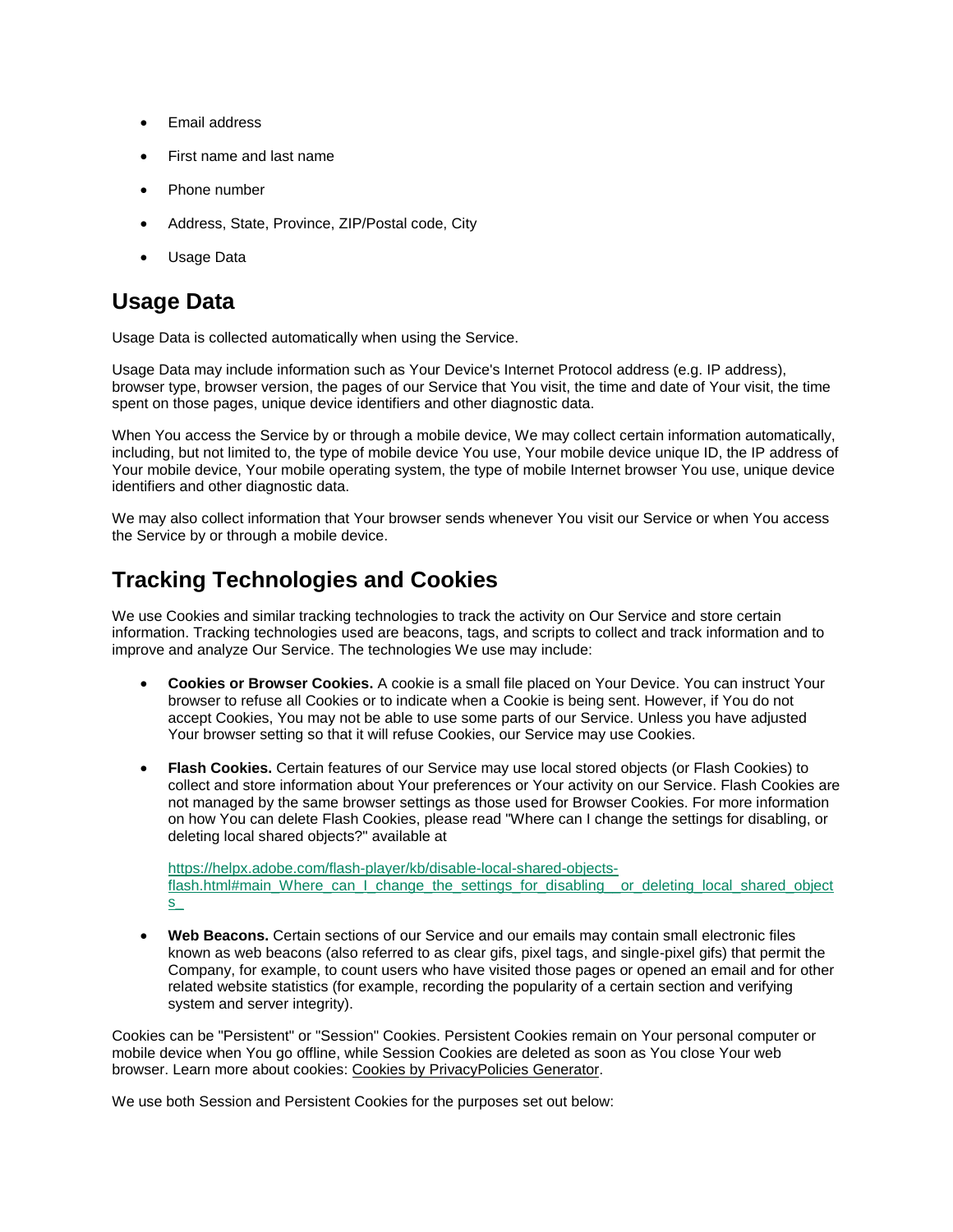#### **Necessary / Essential Cookies**

Type: Session Cookies

Administered by: Us

Purpose: These Cookies are essential to provide You with services available through the Website and to enable You to use some of its features. They help to authenticate users and prevent fraudulent use of user accounts. Without these Cookies, the services that You have asked for cannot be provided, and We only use these Cookies to provide You with those services.

#### **Cookies Policy / Notice Acceptance Cookies**

Type: Persistent Cookies

Administered by: Us

Purpose: These Cookies identify if users have accepted the use of cookies on the Website.

#### **Functionality Cookies**

Type: Persistent Cookies

Administered by: Us

Purpose: These Cookies allow us to remember choices You make when You use the Website, such as remembering your login details or language preference. The purpose of these Cookies is to provide You with a more personal experience and to avoid You having to re-enter your preferences every time You use the Website.

For more information about the cookies we use and your choices regarding cookies, please visit our Cookies Policy or the Cookies section of our Privacy Policy.

### **Use of Your Personal Data**

The Company may use Personal Data for the following purposes:

- **To provide and maintain our Service**, including to monitor the usage of our Service.
- **To manage Your Account:** to manage Your registration as a user of the Service. The Personal Data You provide can give You access to different functionalities of the Service that are available to You as a registered user.
- **For the performance of a contract:** the development, compliance and undertaking of the purchase contract for the products, items or services You have purchased or of any other contract with Us through the Service.
- **To contact You:** To contact You by email, telephone calls, SMS, or other equivalent forms of electronic communication, such as a mobile application's push notifications regarding updates or informative communications related to the functionalities, products or contracted services, including the security updates, when necessary or reasonable for their implementation.
- **To provide You** with news, special offers and general information about other goods, services and events which we offer that are similar to those that you have already purchased or enquired about unless You have opted not to receive such information.
- **To manage Your requests:** To attend and manage Your requests to Us.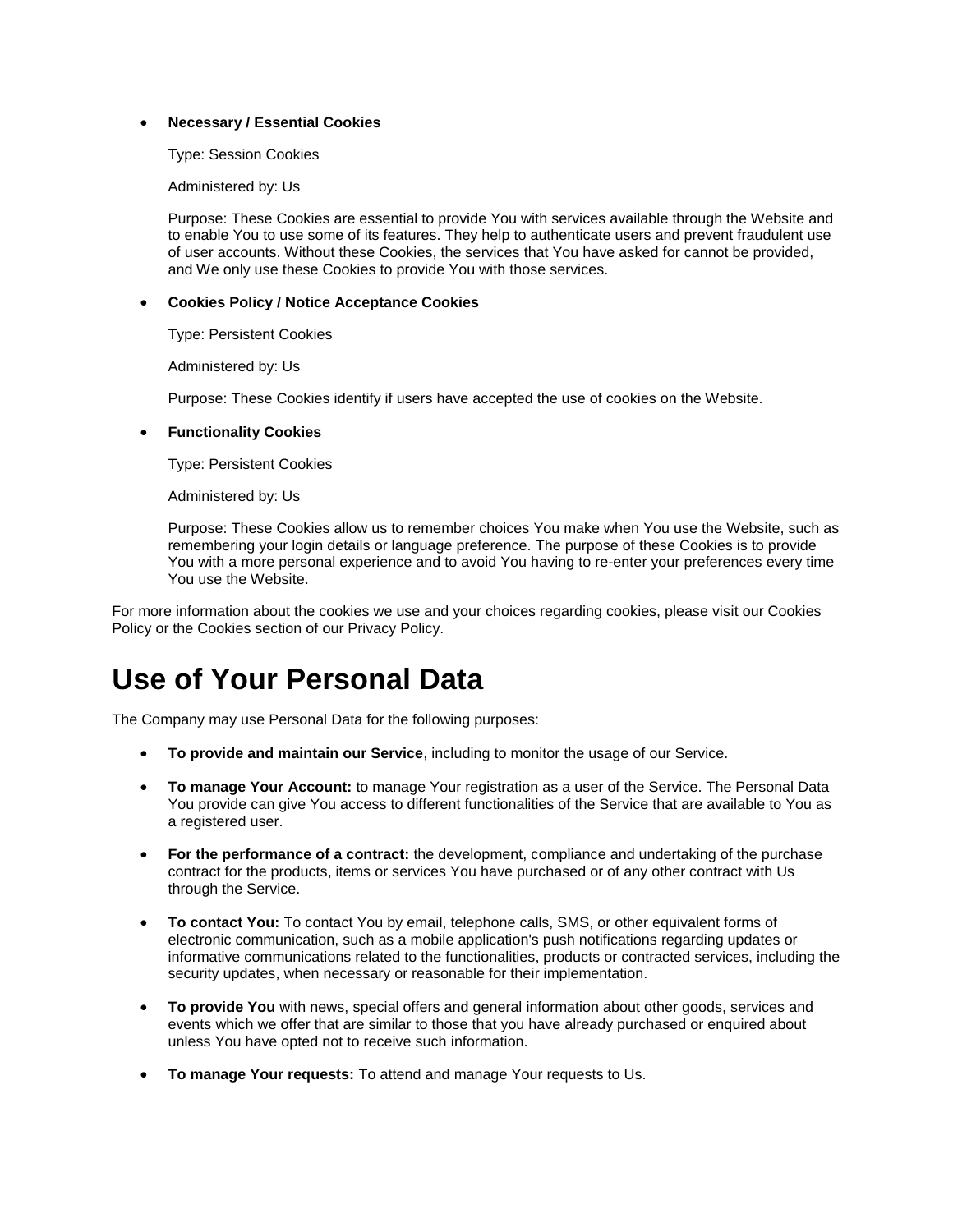- **For business transfers:** We may use Your information to evaluate or conduct a merger, divestiture, restructuring, reorganization, dissolution, or other sale or transfer of some or all of Our assets, whether as a going concern or as part of bankruptcy, liquidation, or similar proceeding, in which Personal Data held by Us about our Service users is among the assets transferred.
- **For other purposes**: We may use Your information for other purposes, such as data analysis, identifying usage trends, determining the effectiveness of our promotional campaigns and to evaluate and improve our Service, products, services, marketing and your experience.

We may share Your personal information in the following situations:

- **With Service Providers:** We may share Your personal information with Service Providers to monitor and analyze the use of our Service, for payment processing, to contact You.
- **For business transfers:** We may share or transfer Your personal information in connection with, or during negotiations of, any merger, sale of Company assets, financing, or acquisition of all or a portion of Our business to another company.
- **With Affiliates:** We may share Your information with Our affiliates, in which case we will require those affiliates to honor this Privacy Policy. Affiliates include Our parent company and any other subsidiaries, joint venture partners or other companies that We control or that are under common control with Us.
- **With business partners:** We may share Your information with Our business partners to offer You certain products, services or promotions.
- **With other users:** when You share personal information or otherwise interact in the public areas with other users, such information may be viewed by all users and may be publicly distributed outside.
- **With Your consent**: We may disclose Your personal information for any other purpose with Your consent.

## **Retention of Your Personal Data**

The Company will retain Your Personal Data only for as long as is necessary for the purposes set out in this Privacy Policy. We will retain and use Your Personal Data to the extent necessary to comply with our legal obligations (for example, if we are required to retain your data to comply with applicable laws), resolve disputes, and enforce our legal agreements and policies.

The Company will also retain Usage Data for internal analysis purposes. Usage Data is generally retained for a shorter period of time, except when this data is used to strengthen the security or to improve the functionality of Our Service, or We are legally obligated to retain this data for longer time periods.

## **Transfer of Your Personal Data**

Your information, including Personal Data, is processed at the Company's operating offices and in any other places where the parties involved in the processing are located. It means that this information may be transferred to — and maintained on — computers located outside of Your state, province, country or other governmental jurisdiction where the data protection laws may differ than those from Your jurisdiction.

Your consent to this Privacy Policy followed by Your submission of such information represents Your agreement to that transfer.

The Company will take all steps reasonably necessary to ensure that Your data is treated securely and in accordance with this Privacy Policy and no transfer of Your Personal Data will take place to an organization or a country unless there are adequate controls in place including the security of Your data and other personal information.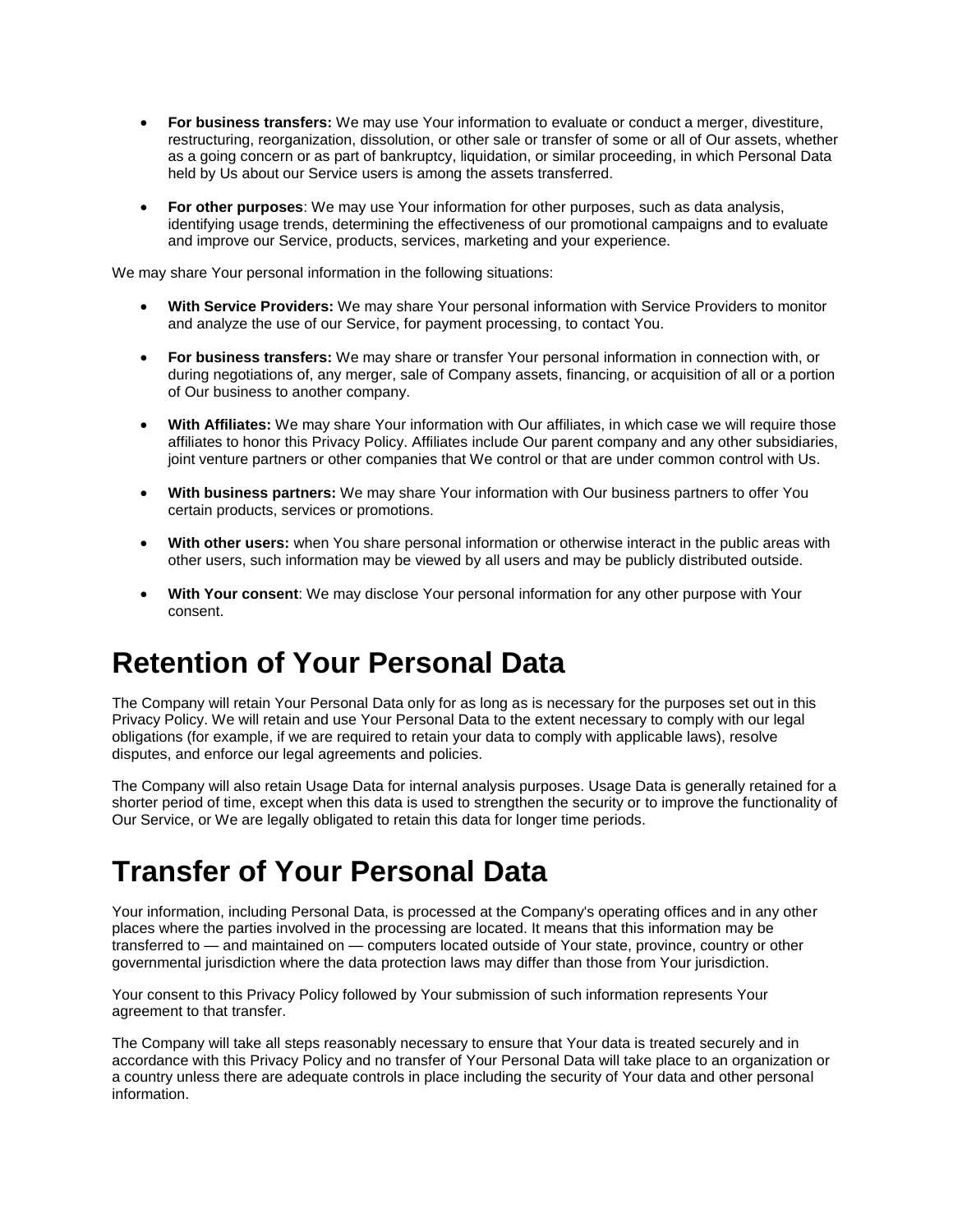## **Disclosure of Your Personal Data**

### **Business Transactions**

If the Company is involved in a merger, acquisition or asset sale, Your Personal Data may be transferred. We will provide notice before Your Personal Data is transferred and becomes subject to a different Privacy Policy.

#### **Law enforcement**

Under certain circumstances, the Company may be required to disclose Your Personal Data if required to do so by law or in response to valid requests by public authorities (e.g. a court or a government agency).

### **Other legal requirements**

The Company may disclose Your Personal Data in the good faith belief that such action is necessary to:

- Comply with a legal obligation
- Protect and defend the rights or property of the Company
- Prevent or investigate possible wrongdoing in connection with the Service
- Protect the personal safety of Users of the Service or the public
- Protect against legal liability

## **Security of Your Personal Data**

The security of Your Personal Data is important to Us, but remember that no method of transmission over the Internet, or method of electronic storage is 100% secure. While We strive to use commercially acceptable means to protect Your Personal Data, We cannot guarantee its absolute security.

# **Detailed Information on the Processing of Your Personal Data**

The Service Providers We use may have access to Your Personal Data. These third-party vendors collect, store, use, process and transfer information about Your activity on Our Service in accordance with their Privacy **Policies** 

### **Payments**

We may provide paid products and/or services within the Service. In that case, we may use third-party services for payment processing (e.g. payment processors).

We will not store or collect Your payment card details. That information is provided directly to Our third-party payment processors whose use of Your personal information is governed by their Privacy Policy. These payment processors adhere to the standards set by PCI-DSS as managed by the PCI Security Standards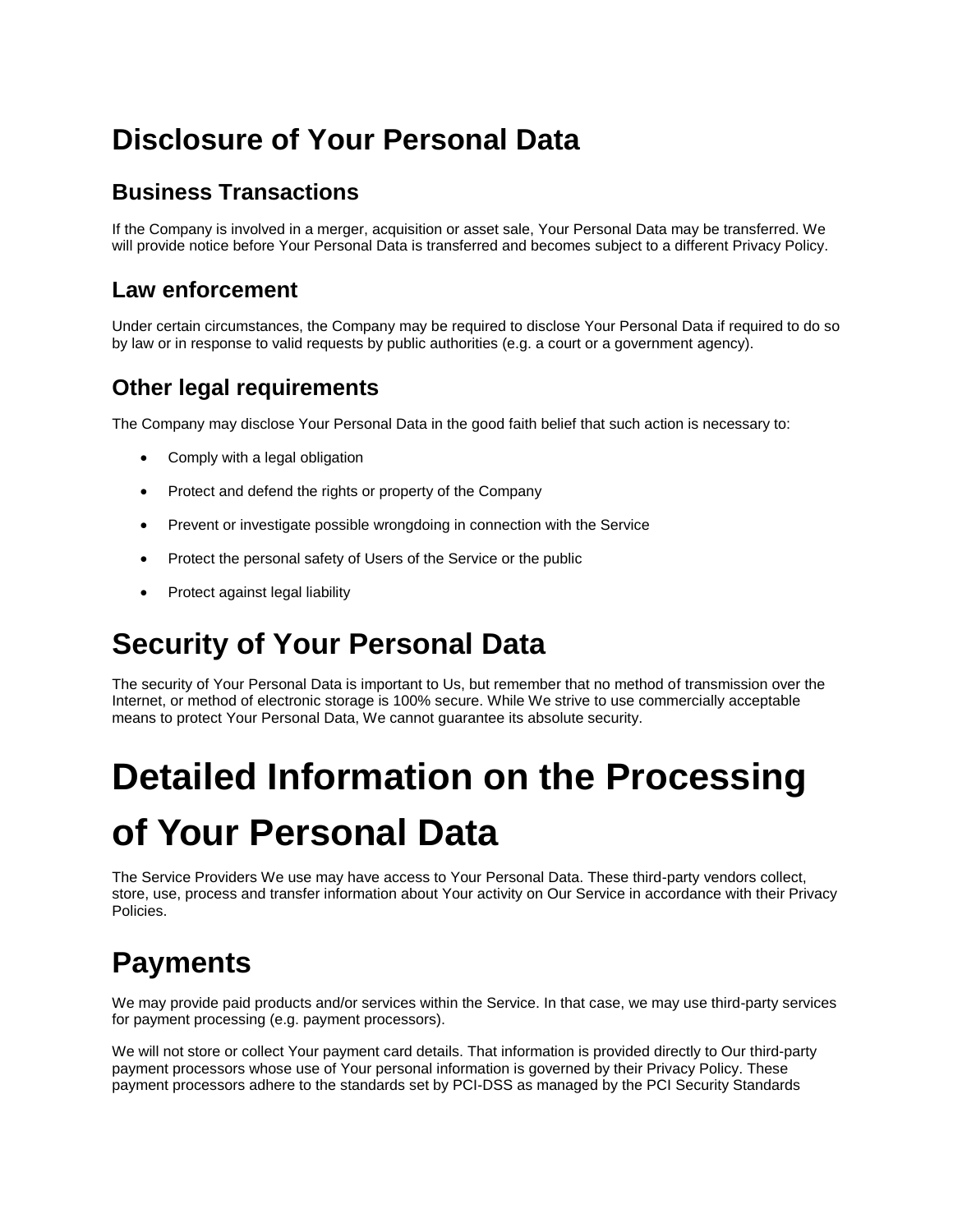Council, which is a joint effort of brands like Visa, Mastercard, American Express and Discover. PCI-DSS requirements help ensure the secure handling of payment information.

**Square**

Their Privacy Policy can be viewed at <https://squareup.com/legal/privacy-no-account>

# **GDPR Privacy**

## **Legal Basis for Processing Personal Data under GDPR**

We may process Personal Data under the following conditions:

- **Consent:** You have given Your consent for processing Personal Data for one or more specific purposes.
- **Performance of a contract:** Provision of Personal Data is necessary for the performance of an agreement with You and/or for any pre-contractual obligations thereof.
- **Legal obligations:** Processing Personal Data is necessary for compliance with a legal obligation to which the Company is subject.
- **Vital interests:** Processing Personal Data is necessary in order to protect Your vital interests or of another natural person.
- **Public interests:** Processing Personal Data is related to a task that is carried out in the public interest or in the exercise of official authority vested in the Company.
- **Legitimate interests:** Processing Personal Data is necessary for the purposes of the legitimate interests pursued by the Company.

In any case, the Company will gladly help to clarify the specific legal basis that applies to the processing, and in particular whether the provision of Personal Data is a statutory or contractual requirement, or a requirement necessary to enter into a contract.

## **Your Rights under the GDPR**

The Company undertakes to respect the confidentiality of Your Personal Data and to guarantee You can exercise Your rights.

You have the right under this Privacy Policy, and by law if You are within the EU, to:

- **Request access to Your Personal Data.** The right to access, update or delete the information We have on You. Whenever made possible, you can access, update or request deletion of Your Personal Data directly within Your account settings section. If you are unable to perform these actions yourself, please contact Us to assist You. This also enables You to receive a copy of the Personal Data We hold about You.
- **Request correction of the Personal Data that We hold about You.** You have the right to have any incomplete or inaccurate information We hold about You corrected.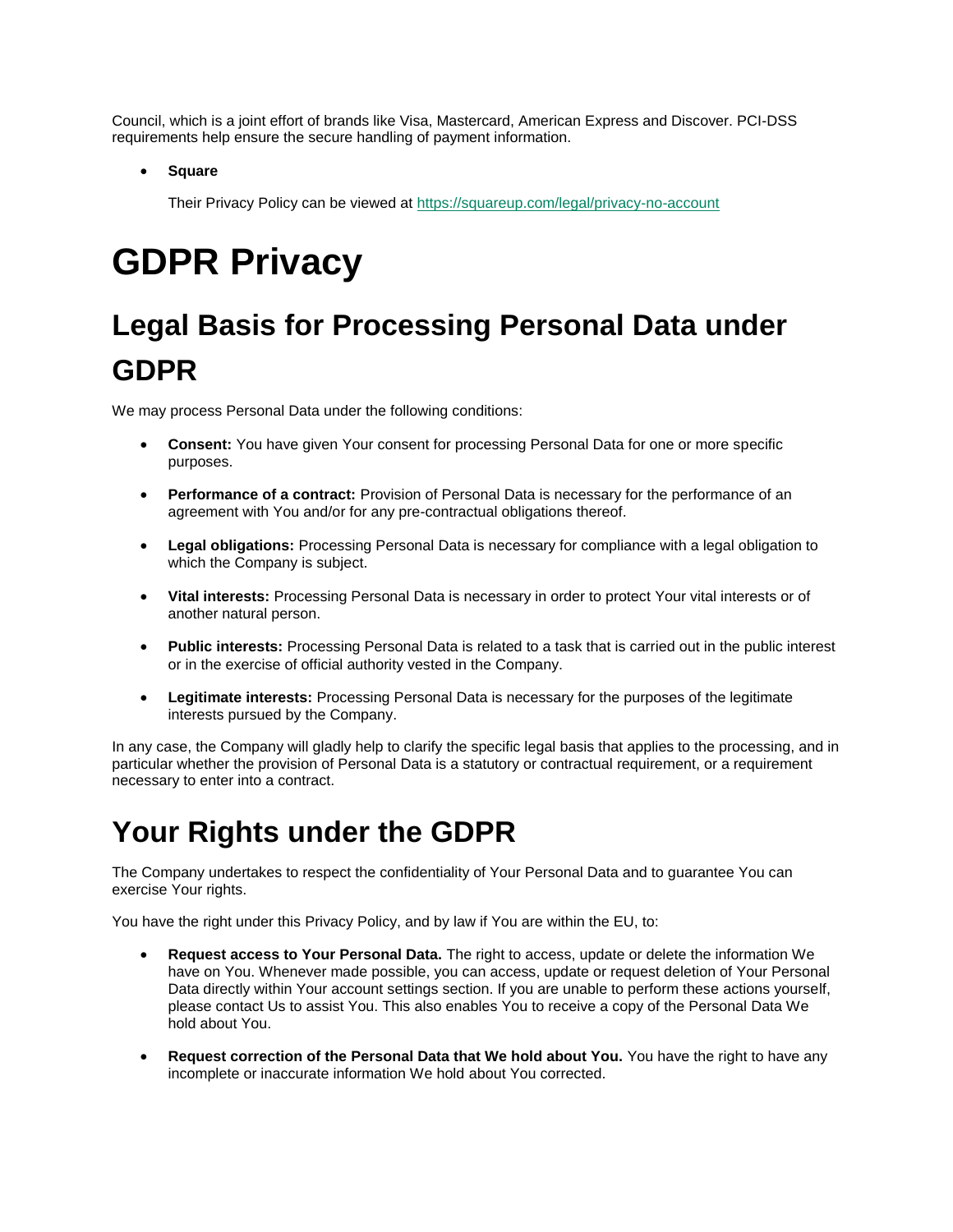- **Object to processing of Your Personal Data.** This right exists where We are relying on a legitimate interest as the legal basis for Our processing and there is something about Your particular situation, which makes You want to object to our processing of Your Personal Data on this ground. You also have the right to object where We are processing Your Personal Data for direct marketing purposes.
- **Request erasure of Your Personal Data.** You have the right to ask Us to delete or remove Personal Data when there is no good reason for Us to continue processing it.
- **Request the transfer of Your Personal Data.** We will provide to You, or to a third-party You have chosen, Your Personal Data in a structured, commonly used, machine-readable format. Please note that this right only applies to automated information which You initially provided consent for Us to use or where We used the information to perform a contract with You.
- **Withdraw Your consent.** You have the right to withdraw Your consent on using your Personal Data. If You withdraw Your consent, We may not be able to provide You with access to certain specific functionalities of the Service.

## **Exercising of Your GDPR Data Protection Rights**

You may exercise Your rights of access, rectification, cancellation and opposition by contacting Us. Please note that we may ask You to verify Your identity before responding to such requests. If You make a request, We will try our best to respond to You as soon as possible.

You have the right to complain to a Data Protection Authority about Our collection and use of Your Personal Data. For more information, if You are in the European Economic Area (EEA), please contact Your local data protection authority in the EEA.

## **CCPA Privacy**

This privacy notice section for California residents supplements the information contained in Our Privacy Policy and it applies solely to all visitors, users, and others who reside in the State of California.

## **Categories of Personal Information Collected**

We collect information that identifies, relates to, describes, references, is capable of being associated with, or could reasonably be linked, directly or indirectly, with a particular Consumer or Device. The following is a list of categories of personal information which we may collect or may have been collected from California residents within the last twelve (12) months.

Please note that the categories and examples provided in the list below are those defined in the CCPA. This does not mean that all examples of that category of personal information were in fact collected by Us, but reflects our good faith belief to the best of our knowledge that some of that information from the applicable category may be and may have been collected. For example, certain categories of personal information would only be collected if You provided such personal information directly to Us.

#### **Category A: Identifiers.**

Examples: A real name, alias, postal address, unique personal identifier, online identifier, Internet Protocol address, email address, account name, driver's license number, passport number, or other similar identifiers.

Collected: Yes.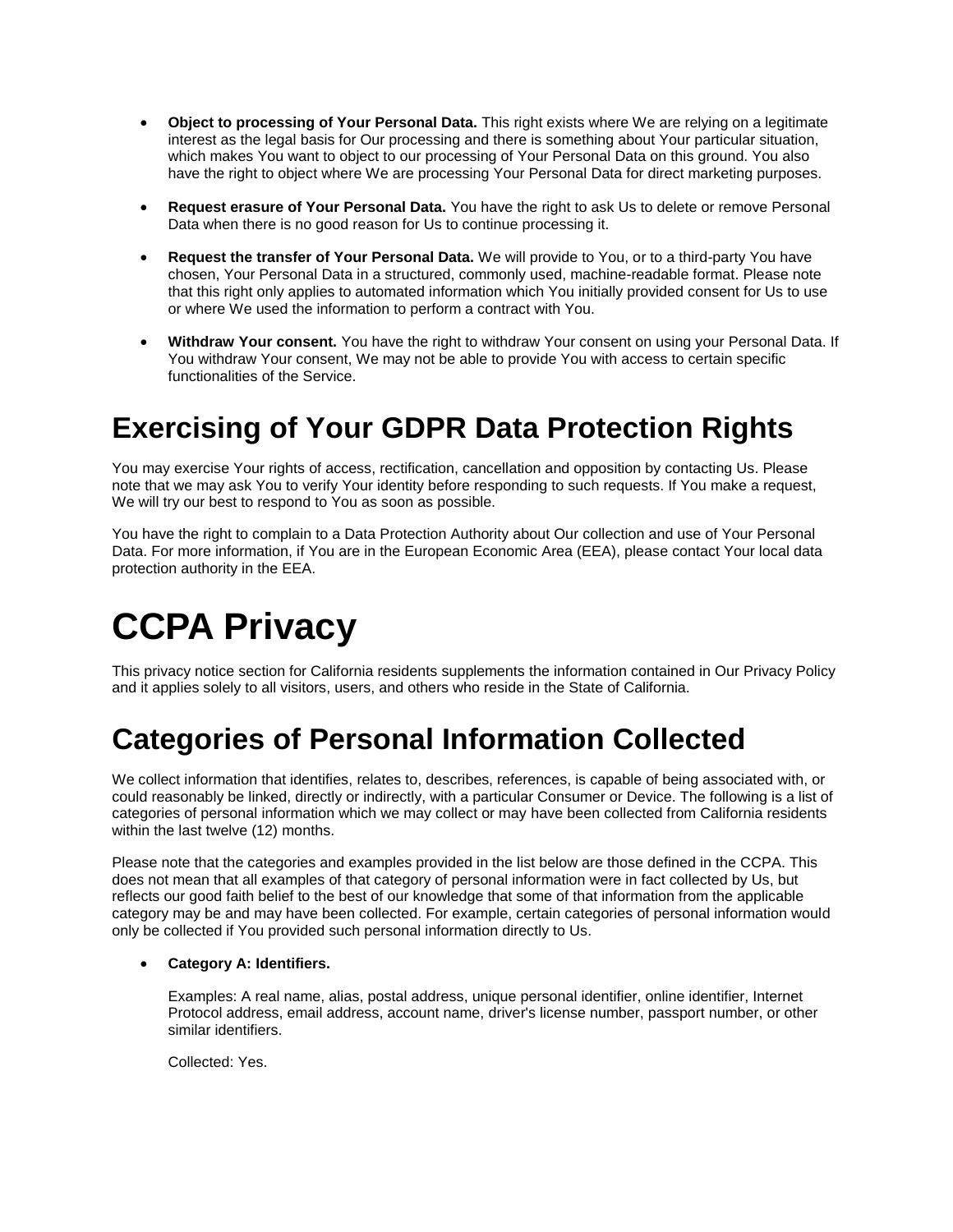#### **Category B: Personal information categories listed in the California Customer Records statute (Cal. Civ. Code § 1798.80(e)).**

Examples: A name, signature, Social Security number, physical characteristics or description, address, telephone number, passport number, driver's license or state identification card number, insurance policy number, education, employment, employment history, bank account number, credit card number, debit card number, or any other financial information, medical information, or health insurance information. Some personal information included in this category may overlap with other categories.

Collected: Yes.

#### **Category C: Protected classification characteristics under California or federal law.**

Examples: Age (40 years or older), race, color, ancestry, national origin, citizenship, religion or creed, marital status, medical condition, physical or mental disability, sex (including gender, gender identity, gender expression, pregnancy or childbirth and related medical conditions), sexual orientation, veteran or military status, genetic information (including familial genetic information).

Collected: No.

#### **Category D: Commercial information.**

Examples: Records and history of products or services purchased or considered.

Collected: Yes.

#### **Category E: Biometric information.**

Examples: Genetic, physiological, behavioral, and biological characteristics, or activity patterns used to extract a template or other identifier or identifying information, such as, fingerprints, faceprints, and voiceprints, iris or retina scans, keystroke, gait, or other physical patterns, and sleep, health, or exercise data.

Collected: No.

#### **Category F: Internet or other similar network activity.**

Examples: Interaction with our Service or advertisement.

Collected: Yes.

#### **Category G: Geolocation data.**

Examples: Approximate physical location.

Collected: No.

#### **Category H: Sensory data.**

Examples: Audio, electronic, visual, thermal, olfactory, or similar information.

Collected: No.

#### **Category I: Professional or employment-related information.**

Examples: Current or past job history or performance evaluations.

Collected: No.

#### **Category J: Non-public education information (per the Family Educational Rights and Privacy Act (20 U.S.C. Section 1232g, 34 C.F.R. Part 99)).**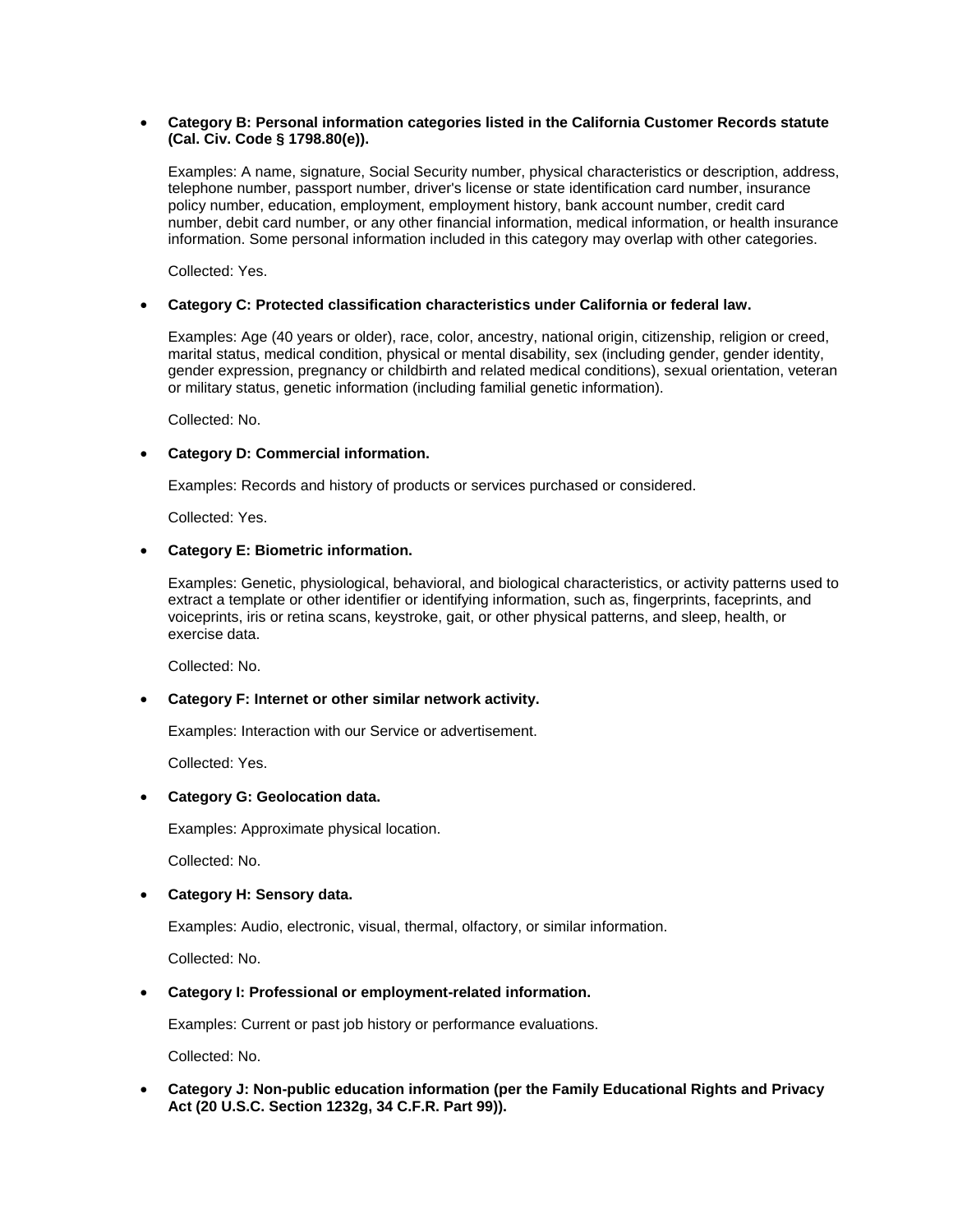Examples: Education records directly related to a student maintained by an educational institution or party acting on its behalf, such as grades, transcripts, class lists, student schedules, student identification codes, student financial information, or student disciplinary records.

Collected: No.

**Category K: Inferences drawn from other personal information.**

Examples: Profile reflecting a person's preferences, characteristics, psychological trends, predispositions, behavior, attitudes, intelligence, abilities, and aptitudes.

Collected: No.

Under CCPA, personal information does not include:

- Publicly available information from government records
- Deidentified or aggregated consumer information
- Information excluded from the CCPA's scope, such as:
	- $\circ$  Health or medical information covered by the Health Insurance Portability and Accountability Act of 1996 (HIPAA) and the California Confidentiality of Medical Information Act (CMIA) or clinical trial data
	- o Personal Information covered by certain sector-specific privacy laws, including the Fair Credit Reporting Act (FRCA), the Gramm-Leach-Bliley Act (GLBA) or California Financial Information Privacy Act (FIPA), and the Driver's Privacy Protection Act of 1994

### **Sources of Personal Information**

We obtain the categories of personal information listed above from the following categories of sources:

- **Directly from You**. For example, from the forms You complete on our Service, preferences You express or provide through our Service, or from Your purchases on our Service.
- **Indirectly from You**. For example, from observing Your activity on our Service.
- **Automatically from You**. For example, through cookies We or our Service Providers set on Your Device as You navigate through our Service.
- **From Service Providers**. For example, third-party vendors for payment processing, or other thirdparty vendors that We use to provide the Service to You.

## **Use of Personal Information for Business Purposes or Commercial Purposes**

We may use or disclose personal information We collect for "business purposes" or "commercial purposes" (as defined under the CCPA), which may include the following examples:

- To operate our Service and provide You with our Service.
- To provide You with support and to respond to Your inquiries, including to investigate and address Your concerns and monitor and improve our Service.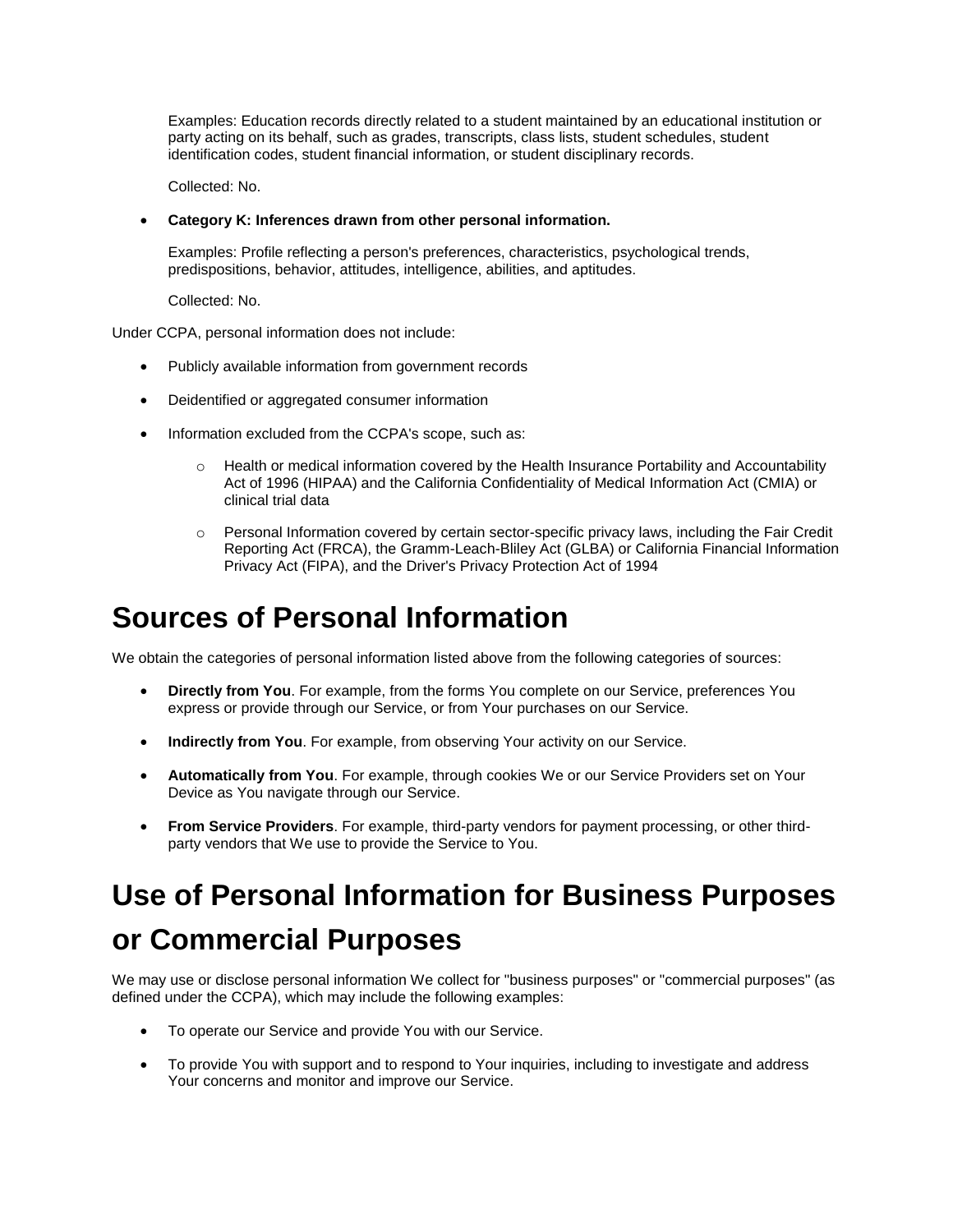- To fulfill or meet the reason You provided the information. For example, if You share Your contact information to ask a question about our Service, We will use that personal information to respond to Your inquiry. If You provide Your personal information to purchase a product or service, We will use that information to process Your payment and facilitate delivery.
- To respond to law enforcement requests and as required by applicable law, court order, or governmental regulations.
- As described to You when collecting Your personal information or as otherwise set forth in the CCPA.
- For internal administrative and auditing purposes.
- To detect security incidents and protect against malicious, deceptive, fraudulent or illegal activity, including, when necessary, to prosecute those responsible for such activities.

Please note that the examples provided above are illustrative and not intended to be exhaustive. For more details on how we use this information, please refer to the "Use of Your Personal Data" section.

If We decide to collect additional categories of personal information or use the personal information We collected for materially different, unrelated, or incompatible purposes We will update this Privacy Policy.

## **Disclosure of Personal Information for Business Purposes or Commercial Purposes**

We may use or disclose and may have used or disclosed in the last twelve (12) months the following categories of personal information for business or commercial purposes:

- Category A: Identifiers
- Category B: Personal information categories listed in the California Customer Records statute (Cal. Civ. Code § 1798.80(e))
- Category D: Commercial information
- Category F: Internet or other similar network activity

Please note that the categories listed above are those defined in the CCPA. This does not mean that all examples of that category of personal information were in fact disclosed, but reflects our good faith belief to the best of our knowledge that some of that information from the applicable category may be and may have been disclosed.

When We disclose personal information for a business purpose or a commercial purpose, We enter a contract that describes the purpose and requires the recipient to both keep that personal information confidential and not use it for any purpose except performing the contract.

## **Sale of Personal Information**

As defined in the CCPA, "sell" and "sale" mean selling, renting, releasing, disclosing, disseminating, making available, transferring, or otherwise communicating orally, in writing, or by electronic or other means, a consumer's personal information by the business to a third party for valuable consideration. This means that We may have received some kind of benefit in return for sharing personal information, but not necessarily a monetary benefit.

Please note that the categories listed below are those defined in the CCPA. This does not mean that all examples of that category of personal information were in fact sold, but reflects our good faith belief to the best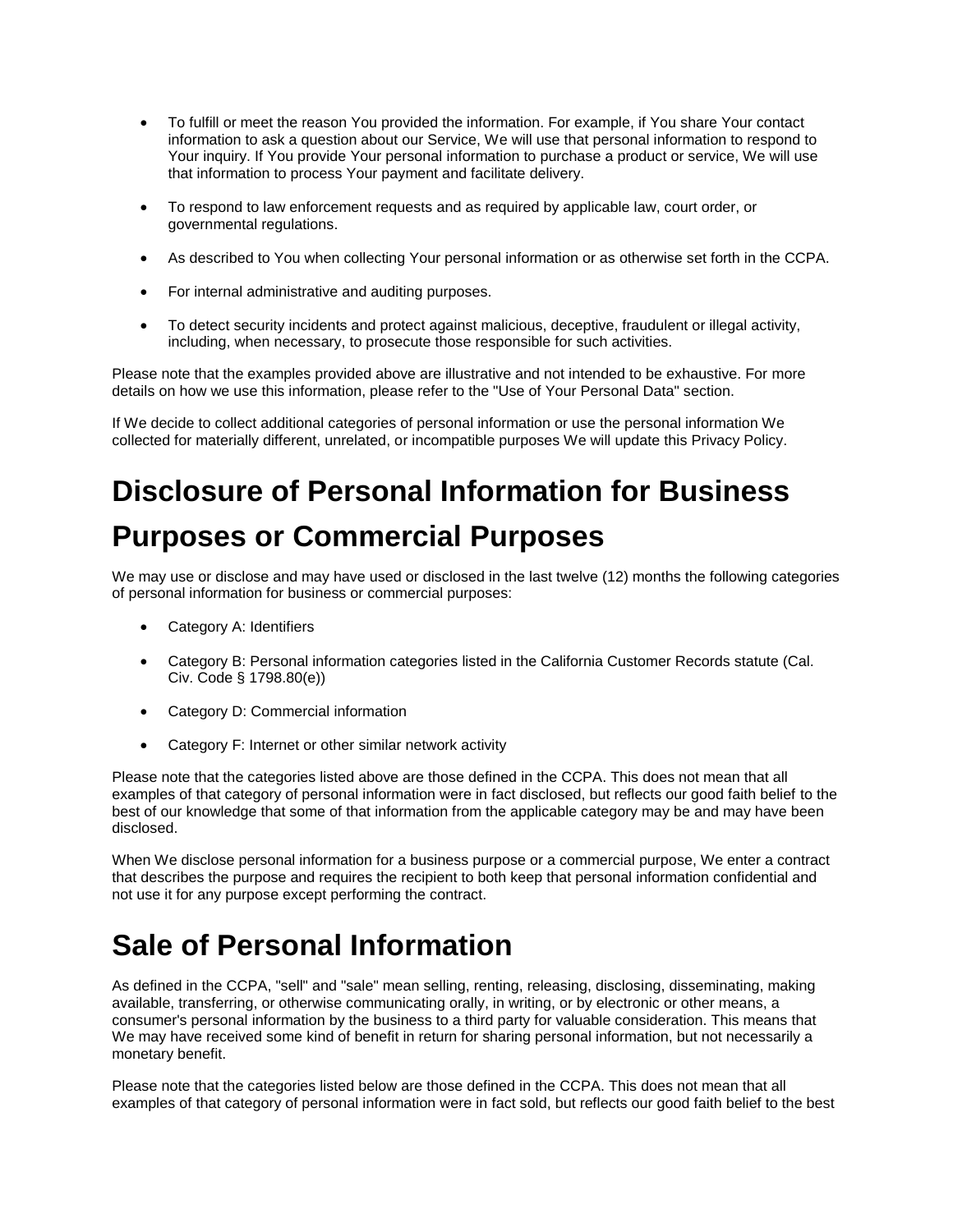of our knowledge that some of that information from the applicable category may be and may have been shared for value in return.

We may sell and may have sold in the last twelve (12) months the following categories of personal information:

- Category A: Identifiers
- Category B: Personal information categories listed in the California Customer Records statute (Cal. Civ. Code § 1798.80(e))
- Category D: Commercial information
- Category F: Internet or other similar network activity

### **Share of Personal Information**

We may share Your personal information identified in the above categories with the following categories of third parties:

- Service Providers
- Payment processors
- Our affiliates
- Our business partners
- Third party vendors to whom You or Your agents authorize Us to disclose Your personal information in connection with products or services We provide to You

## **Sale of Personal Information of Minors Under 16 Years of Age**

We do not knowingly collect personal information from minors under the age of 16 through our Service, although certain third party websites that we link to may do so. These third-party websites have their own terms of use and privacy policies and we encourage parents and legal guardians to monitor their children's Internet usage and instruct their children to never provide information on other websites without their permission.

We do not sell the personal information of Consumers We actually know are less than 16 years of age, unless We receive affirmative authorization (the "right to opt-in") from either the Consumer who is between 13 and 16 years of age, or the parent or guardian of a Consumer less than 13 years of age. Consumers who opt-in to the sale of personal information may opt-out of future sales at any time. To exercise the right to opt-out, You (or Your authorized representative) may submit a request to Us by contacting Us.

If You have reason to believe that a child under the age of 13 (or 16) has provided Us with personal information, please contact Us with sufficient detail to enable Us to delete that information.

## **Your Rights under the CCPA**

The CCPA provides California residents with specific rights regarding their personal information. If You are a resident of California, You have the following rights:

 **The right to notice.** You have the right to be notified which categories of Personal Data are being collected and the purposes for which the Personal Data is being used.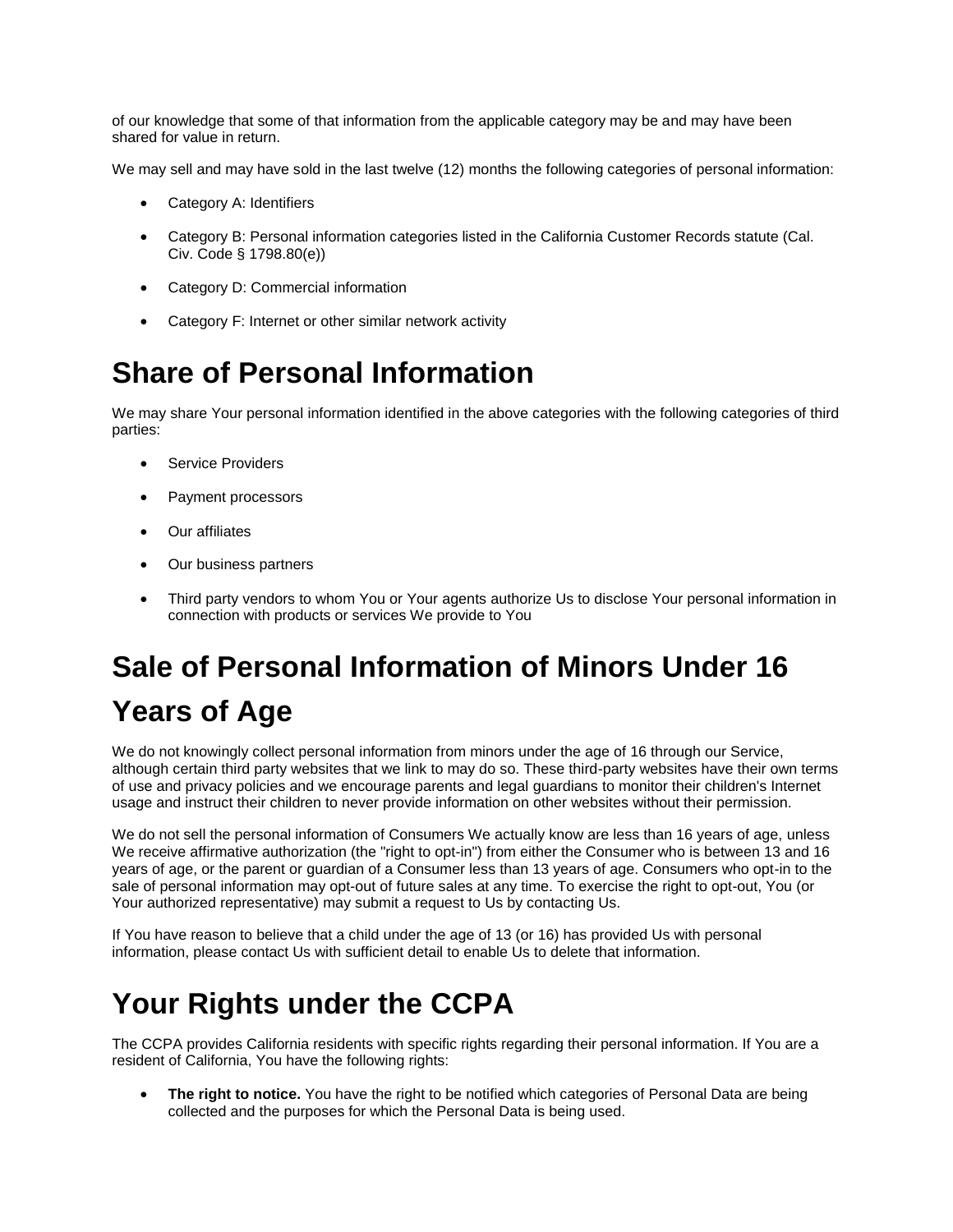- **The right to request.** Under CCPA, You have the right to request that We disclose information to You about Our collection, use, sale, disclosure for business purposes and share of personal information. Once We receive and confirm Your request, We will disclose to You:
	- o The categories of personal information We collected about You
	- $\circ$  The categories of sources for the personal information We collected about You
	- $\circ$  Our business or commercial purpose for collecting or selling that personal information
	- o The categories of third parties with whom We share that personal information
	- o The specific pieces of personal information We collected about You
	- $\circ$  If we sold Your personal information or disclosed Your personal information for a business purpose, We will disclose to You:
		- The categories of personal information categories sold
		- **The categories of personal information categories disclosed**
- **The right to say no to the sale of Personal Data (opt-out).** You have the right to direct Us to not sell Your personal information. To submit an opt-out request please contact Us.
- **The right to delete Personal Data.** You have the right to request the deletion of Your Personal Data, subject to certain exceptions. Once We receive and confirm Your request, We will delete (and direct Our Service Providers to delete) Your personal information from our records, unless an exception applies. We may deny Your deletion request if retaining the information is necessary for Us or Our Service Providers to:
	- o Complete the transaction for which We collected the personal information, provide a good or service that You requested, take actions reasonably anticipated within the context of our ongoing business relationship with You, or otherwise perform our contract with You.
	- o Detect security incidents, protect against malicious, deceptive, fraudulent, or illegal activity, or prosecute those responsible for such activities.
	- o Debug products to identify and repair errors that impair existing intended functionality.
	- o Exercise free speech, ensure the right of another consumer to exercise their free speech rights, or exercise another right provided for by law.
	- $\circ$  Comply with the California Electronic Communications Privacy Act (Cal. Penal Code § 1546 et. seq.).
	- o Engage in public or peer-reviewed scientific, historical, or statistical research in the public interest that adheres to all other applicable ethics and privacy laws, when the information's deletion may likely render impossible or seriously impair the research's achievement, if You previously provided informed consent.
	- $\circ$  Enable solely internal uses that are reasonably aligned with consumer expectations based on Your relationship with Us.
	- o Comply with a legal obligation.
	- $\circ$  Make other internal and lawful uses of that information that are compatible with the context in which You provided it.
- **The right not to be discriminated against.** You have the right not to be discriminated against for exercising any of Your consumer's rights, including by: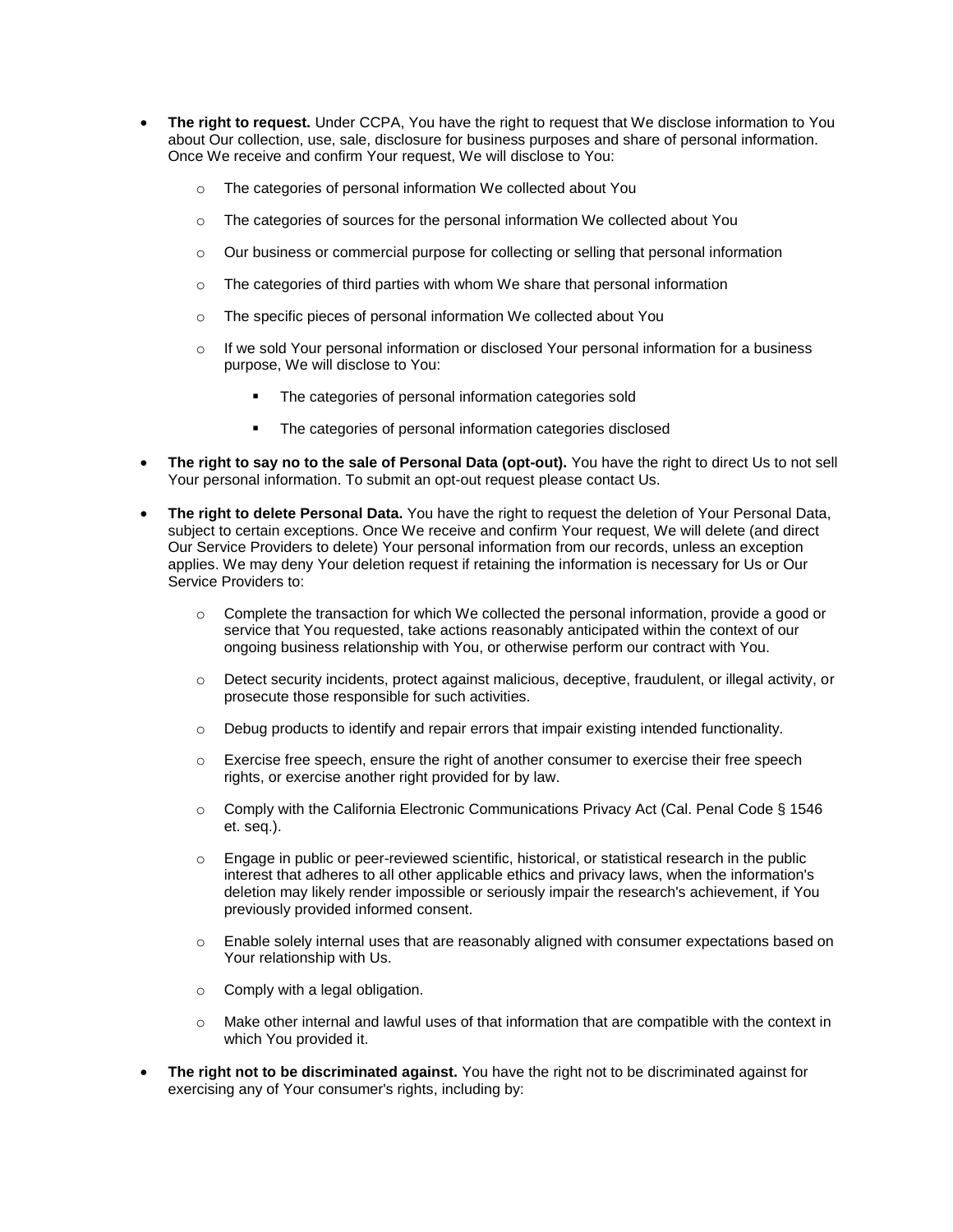- o Denying goods or services to You
- o Charging different prices or rates for goods or services, including the use of discounts or other benefits or imposing penalties
- o Providing a different level or quality of goods or services to You
- $\circ$  Suggesting that You will receive a different price or rate for goods or services or a different level or quality of goods or services

### **Exercising Your CCPA Data Protection Rights**

In order to exercise any of Your rights under the CCPA, and if You are a California resident, You can contact Us:

By email: strawberrymoonenergetics@gmail.com

Only You, or a person registered with the California Secretary of State that You authorize to act on Your behalf, may make a verifiable request related to Your personal information.

Your request to Us must:

- Provide sufficient information that allows Us to reasonably verify You are the person about whom We collected personal information or an authorized representative
- Describe Your request with sufficient detail that allows Us to properly understand, evaluate, and respond to it

We cannot respond to Your request or provide You with the required information if we cannot:

- Verify Your identity or authority to make the request
- And confirm that the personal information relates to You

We will disclose and deliver the required information free of charge within 45 days of receiving Your verifiable request. The time period to provide the required information may be extended once by an additional 45 days when reasonable necessary and with prior notice.

Any disclosures We provide will only cover the 12-month period preceding the verifiable request's receipt.

For data portability requests, We will select a format to provide Your personal information that is readily useable and should allow You to transmit the information from one entity to another entity without hindrance.

## **Do Not Sell My Personal Information**

You have the right to opt-out of the sale of Your personal information. Once We receive and confirm a verifiable consumer request from You, we will stop selling Your personal information. To exercise Your right to opt-out, please contact Us.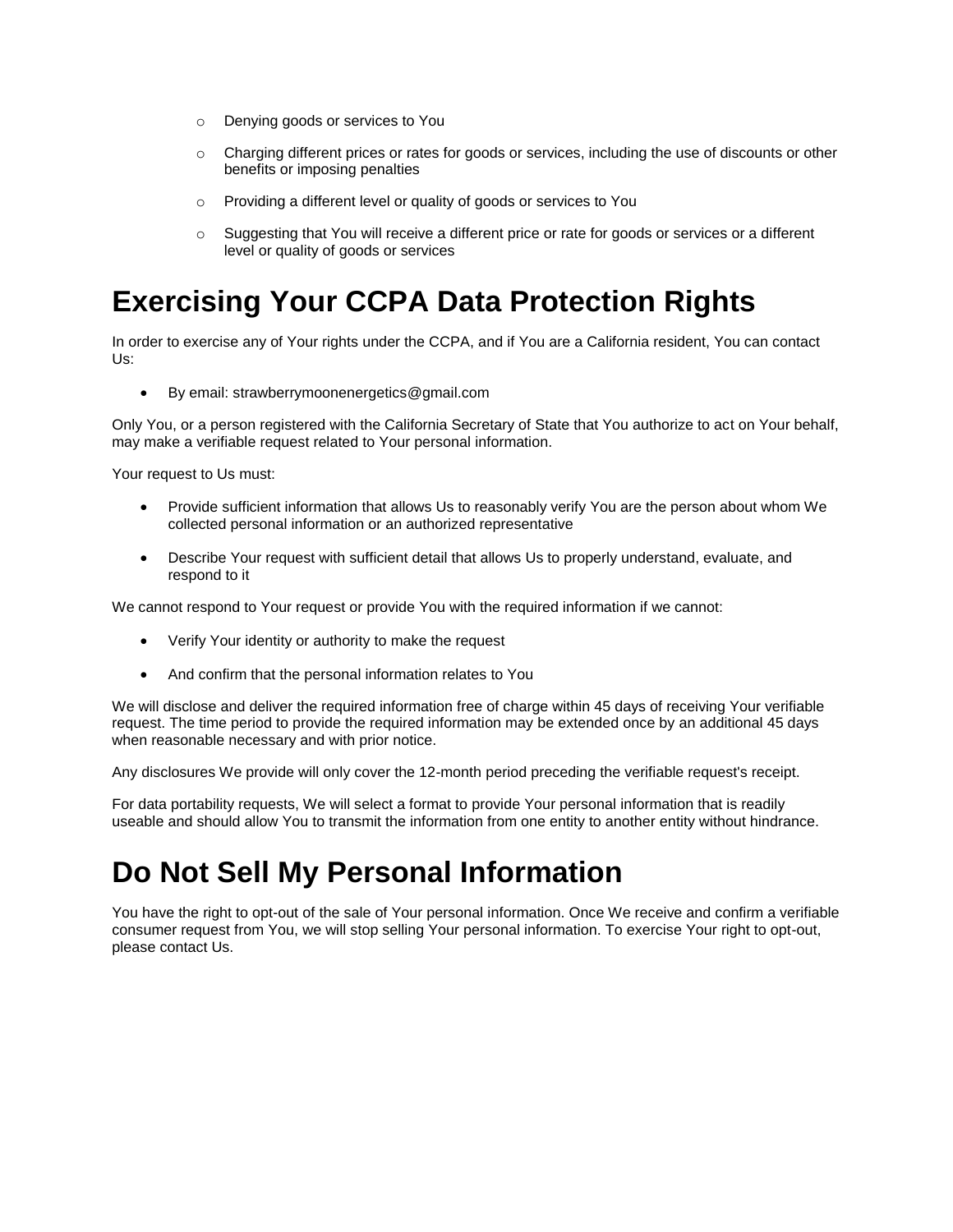# **"Do Not Track" Policy as Required by California Online Privacy Protection Act (CalOPPA)**

Our Service does not respond to Do Not Track signals.

However, some third party websites do keep track of Your browsing activities. If You are visiting such websites, You can set Your preferences in Your web browser to inform websites that You do not want to be tracked. You can enable or disable DNT by visiting the preferences or settings page of Your web browser.

## **Children's Privacy**

Our Service does not address anyone under the age of 13. We do not knowingly collect personally identifiable information from anyone under the age of 13. If You are a parent or guardian and You are aware that Your child has provided Us with Personal Data, please contact Us. If We become aware that We have collected Personal Data from anyone under the age of 13 without verification of parental consent, We take steps to remove that information from Our servers.

If We need to rely on consent as a legal basis for processing Your information and Your country requires consent from a parent, We may require Your parent's consent before We collect and use that information.

# **Your California Privacy Rights (California's Shine the Light law)**

Under California Civil Code Section 1798 (California's Shine the Light law), California residents with an established business relationship with us can request information once a year about sharing their Personal Data with third parties for the third parties' direct marketing purposes.

If you'd like to request more information under the California Shine the Light law, and if You are a California resident, You can contact Us using the contact information provided below.

# **California Privacy Rights for Minor Users (California Business and Professions Code Section 22581)**

California Business and Professions Code section 22581 allow California residents under the age of 18 who are registered users of online sites, services or applications to request and obtain removal of content or information they have publicly posted.